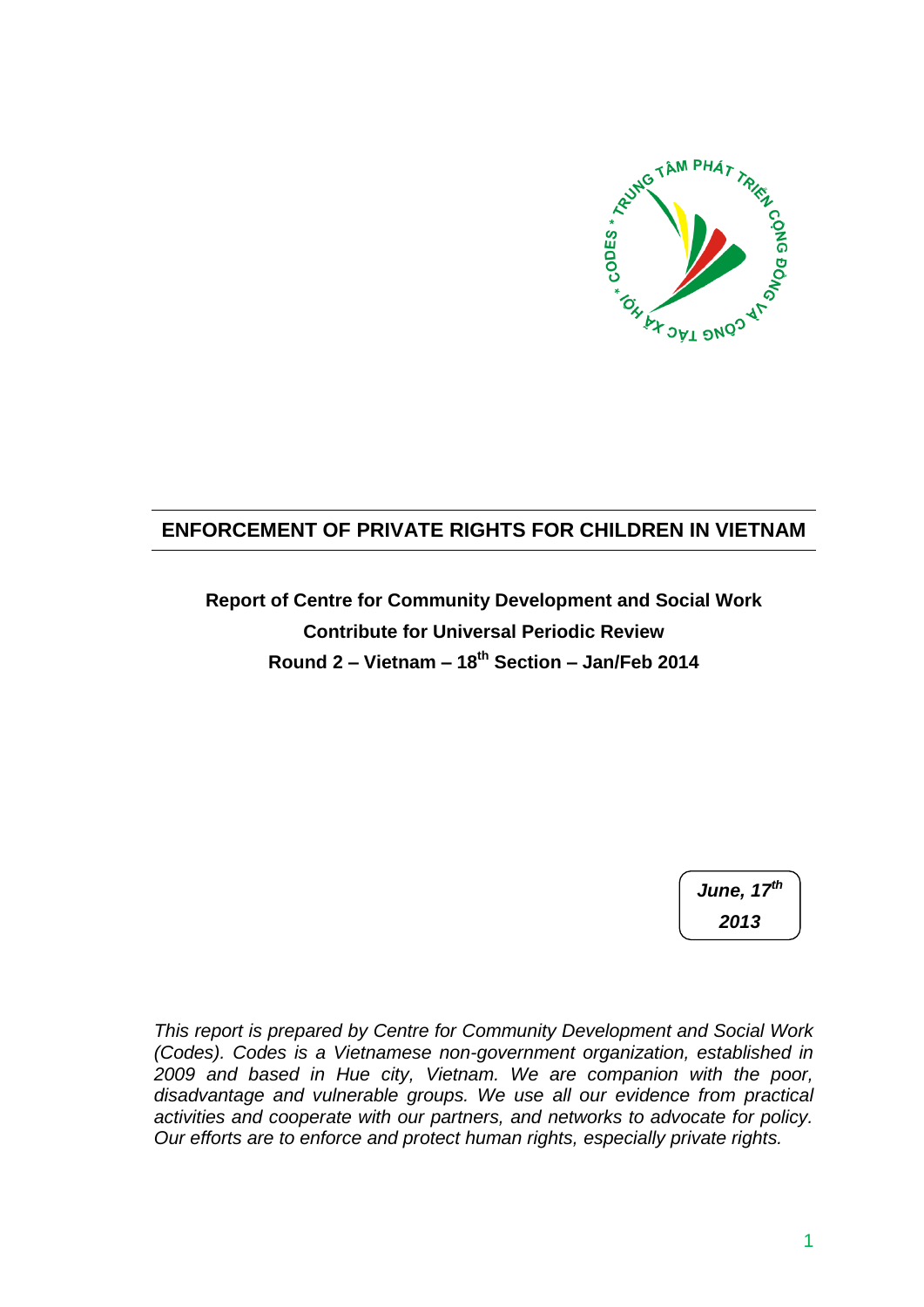1. Codes supported Vietnam stand for election of the UN Human Rights Council. This is considered as a turning-point and motivation for Vietnam to showing more actively roles in society as well as legislative power for human right. National Assembly of Vietnam has consider to revise the Law of protection, care and education of children (issued in 2004), which has been shortlisted in Legal Revision Program of the  $13<sup>th</sup>$ - term, Codes expected there will be improvements to ameliorate legal framework of children toward legally localize the Convention on the Rights of the Child (CRC) and International Convention on Civil and Political Rights (ICCPR), that Vietnam is a member state signed on those conventions.

#### **Report target**

2. The target of this report is to provide findings from survey of Codes, regarding the most update information on violation of private rights of children drawn on electronic media<sup>1</sup>. Codes considers these are clear evidences for recommending Vietnamese's government to use as the foundation to improve violation of private rights of children in term of legislation and reality<sup>2</sup>.

### **Rationale**

3. Through electronic media in Vietnam, it is very easy for readers to find press contents which based on that people can know details of the characters in the articles press, the situation how, associated with their life and many often the address of the characters. It is more significant we learn is that, such information focuses on characters who are victims of illegal behaviors, or the targets of humanitarian activities and vulnerable. We are compelled by the newspaper articles about children who are victims of illegal actives/need humanitarian support that the press describing overdetails/personal situation. The safety of children increasingly threatened because of vulnerability and inability to protect their privacy.

## **Collecting of evidence process**

- 4. The survey conducted from five electronic media that ranked of top 50 websites in Vietnam based on number of visitors<sup>3</sup>. This is an independent survey done by Codes. The survey team were all volunteers and having no externally financial support. The evidence gathering is limited in the selected newspapers above and with the articles published in  $2012^4$ .
- 5. We also had field trips, meeting relevant stakeholders for a typical case in the Central Vietnam. A consultation meeting was conducted for a case study in the North Vietnam. At the same time, using online advocacy methods for example, sending a letter to the electronic media editors after they published most update articles that we think are not beneficial for children, sending a letter to the Committee of Social Issues of the Vietnam National Assembly (CSI) to recommending CSI to have necessary legal actions. However, we have not received any reply yet. Recently, we organized a *"workshop to raising awareness of protecting children's privacy rights"* together with the relevant stakeholders with the hope of raising awareness and more positive actions to improve the status of violating the children private rights.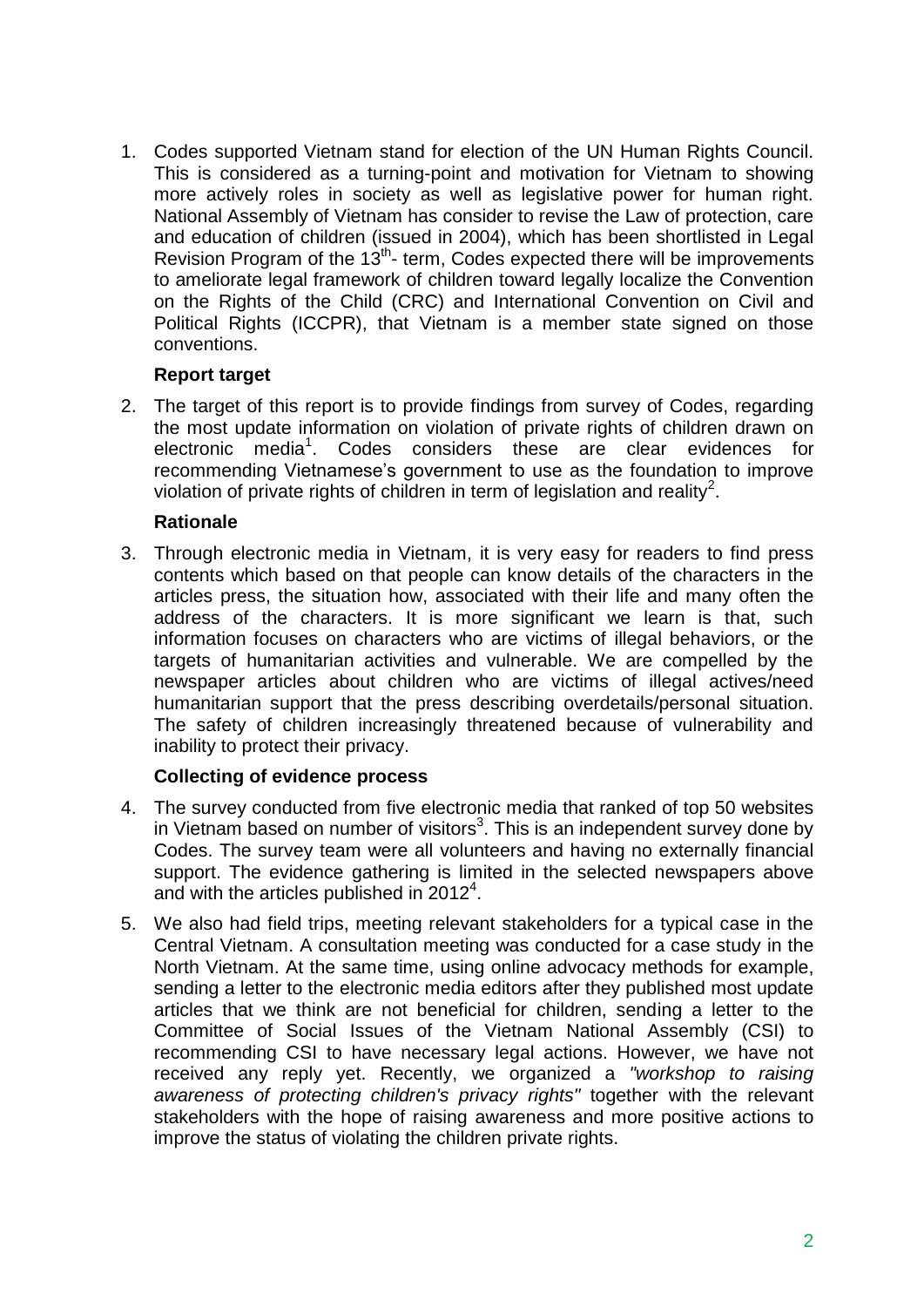## **Figure evidence**

- 6. The survey on five electronic media in 2012 has showed that the contents of 548 articles do not guarantee the private rights of children. There are articles that have been quoted whether fully from the original document (account for 68%) or partly from the original document to many other different websites (newspapers, media, social networking...) with the repeats up to 2692 times. There is about 62% paper articles described in detail, or detail plus comments on related children. The topic of sexual abuse is the highest percentage of articles (47%), followed by the violence (23%) and humanitarian-charity (11%). Notably, the girls are main targets of these papers (74%) and 79% children who are in difficult areas such as mountainous and rural. There have been 39% articles published the photos of children's face and injury parts with their family or home/school. 47% articles provide information on their parents or guardians. Information about the children address which will provide specific locations to commune / ward / township (30%) and clearly specific address can be found (village / neighborhood / street - 41%). (Appendix 2).
- 7. There are many consequences and threats to the safety of children that the press does not provide any conditions which information should be private and kept private. It was a report on the case about B girl in gold shop robbery and murders in Northern (Appendix 3), or a 13-year-old girl in Central who have to leave her hometown after overcoming death and lost the baby (Appendix 4), and sixth-grade girl in the South almost kidnapped in the hospital, because bad people could find her on information provided by newspaper (Appendix 5).
- 8. We suspect the gathering of information process of journalists has not been agreed by children and/or their guardians, or beyond the limits of the permission, and information sources as well as journalists do not follow the principle of "best interests of the child"<sup>5</sup> . Press has violated twice (double violation) the victims of the illegal activities (murder, violence, rape, kidnapping, human trafficking ...) by provision of information which do not protect children's privacy.

## **Legal framework of Vietnam on the private rights**

9. As a part of civil rights, the private right has been prescribed in Articles 37 and 38 of the 2005 Civil Code in Vietnam<sup>6</sup>. Statutory on privacy rights of the Civil Code have shown the clear contents of citizen privacy. Meanwhile, Article 10 of the 1989 Press Law, amended 1999 that regulated "things not allow informing in the press" but it didn't meet the actual requirements, in terms of the relationship between the press activities with private rights<sup>7</sup>. This regulation which leads to legal gap on the gathering information process and posting newspaper articles; at the same time, the procedures allowing publicise personal information of press. These gaps are partly filled by Article 5 of Decree No.  $51/2002/ND$ - $CP<sup>8</sup>$ . However, Article 5 is beyond the scope of the Article 10 of the Press Law<sup>9</sup>.

#### **Recommendations**

10. There should be simultaneously solutions (such as enhance monitoring, capacity building for journalists ...) to reduce the violation status of the private rights of children in Vietnam with involvement of other stakeholders. In the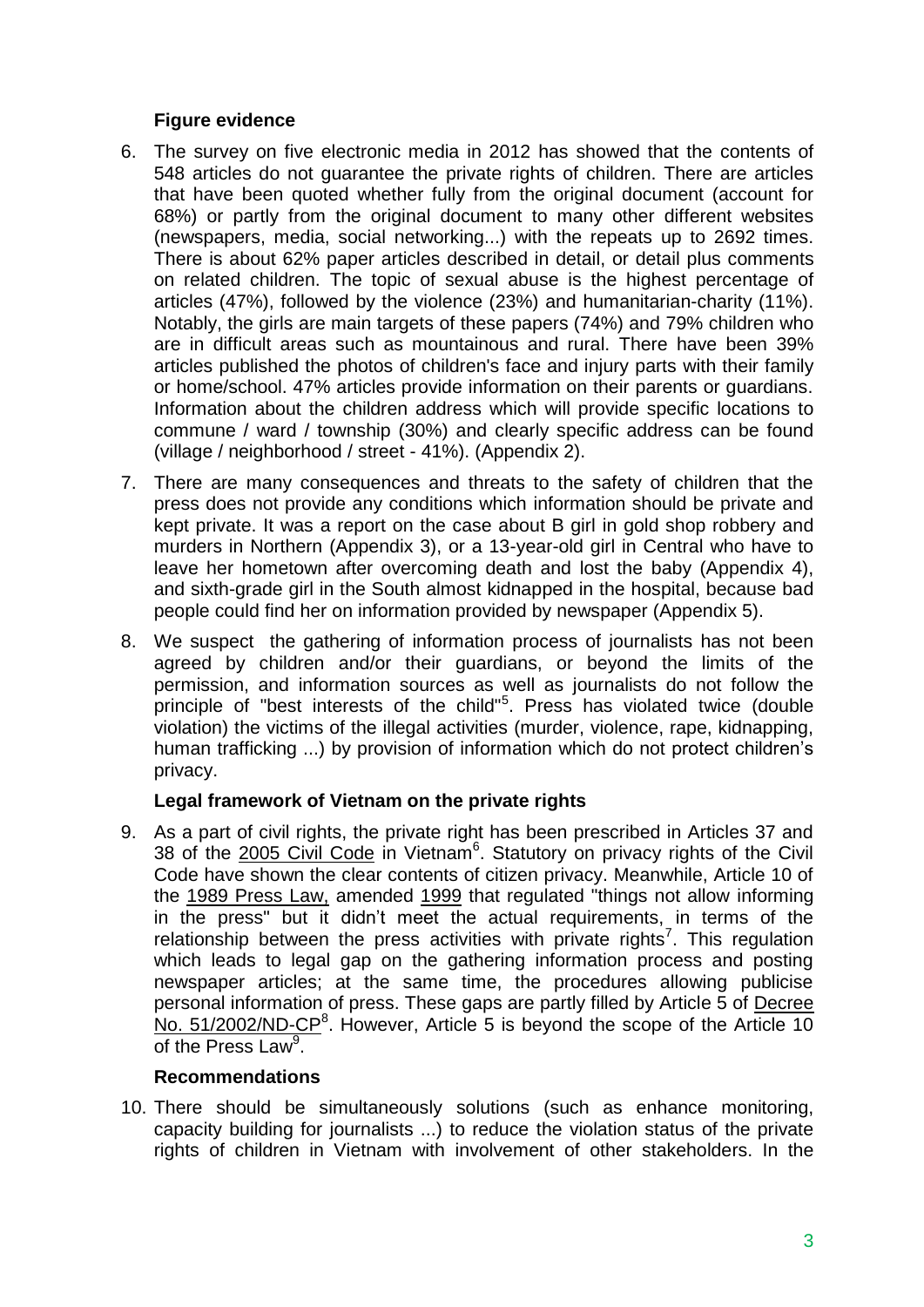framework of the UPR, we only recommend that legal actions that require the government of Vietnam truly prove, as a member country of the United Nations.

- 11. *Recommendation 1*: Codes recommending the Government of Vietnam enforce necessary measures to have regular monitor and introduce sanctions for information gathering activities, post on the newspapers, prevent the violation of human rights in general and children's private right in particular. Concurrently, building capacity for the officers working in electronic media monitoring, for best interests of children.
- 12. *Recommendation 2*: Codes recommending the Government of Vietnam legally localize the Article 16 of the Convention on the Rights of the Child, by regulating privacy rights in the Law on Protection, Care and Education of Children (Amendment) or the Law of Children (new); amending the current Press Law towards stricter regulations and procedures to collect private information published on electronic media with the permission of the individuals involved, especially the private information of children.